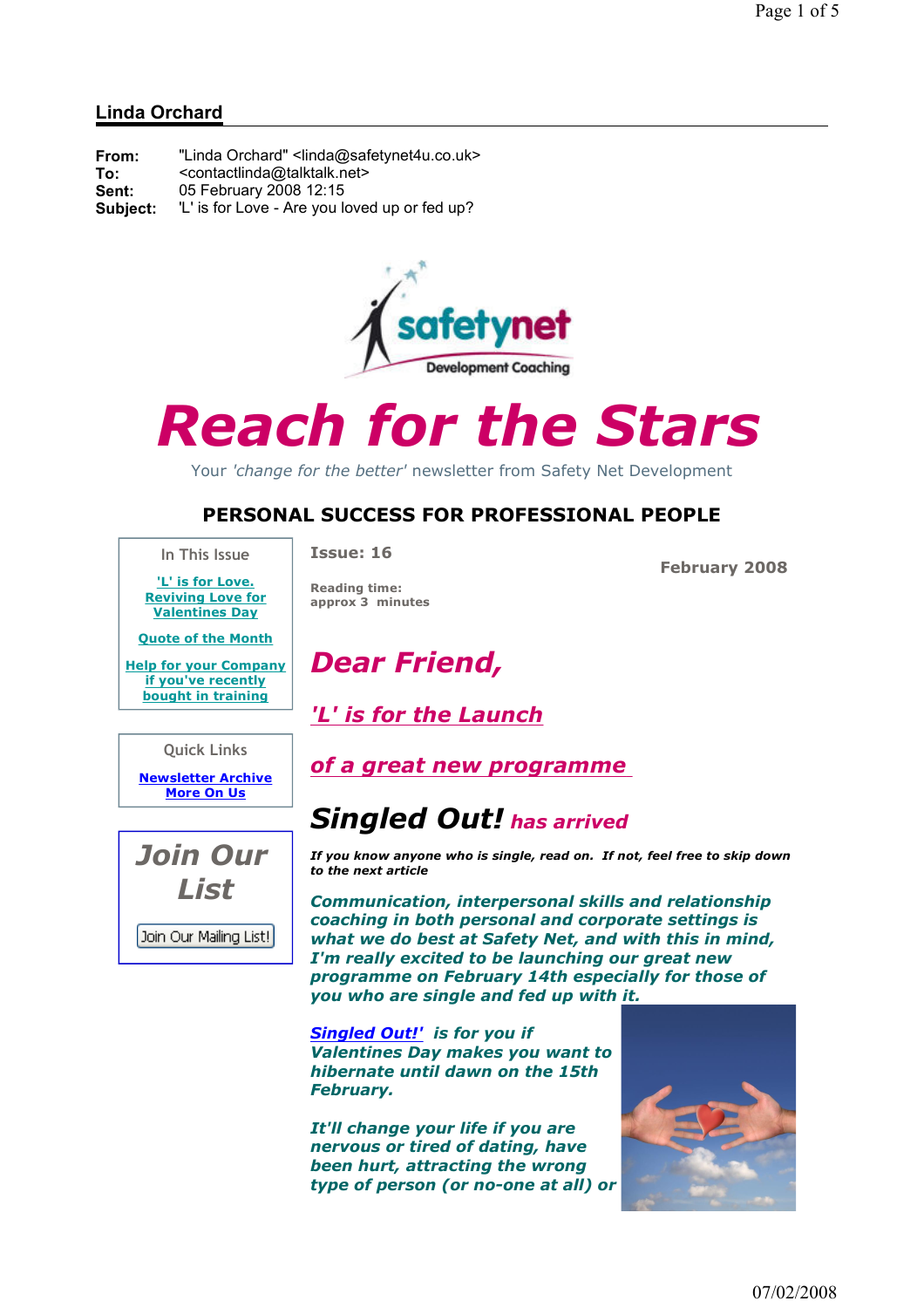have recently come out of a long relationship and need to have your confidence boosted.

If you know anyone who needs to ditch old baggage left from previous relationships, who wants to move on with confidence, would love to feel really good about themselves again and would benefit from discovering how to look and feel more attractive (no matter what they look like), click here and find out more. Fortunately distance is no object. We can work face to face or by phone.

You'll learn how to stop self-sabotaging your relationships and get the skills, confidence and attitude to get out there and find the RIGHT relationship for you. It's a packed programme, individually tailored for your personal needs so please tell everyone you know who could benefit.

## 'L' is for LOVE

Reviving Relationships for Valentines Day



From a business perspective too, we all work with someone who gets on our nerves. Try out the exercise at the end of this article. You'll be surprised at how helpful it is.

Do you still remember why the person who will receive your card this year became your Valentine in the first place? When you have been together for a long time and when other daily commitments are taking up all your attention, it's very easy to forget why you became a couple all those years ago.

Here's 5 questions you need to answer Before your lives and your relationship became more humdrum,

What did you used to spend hours talking about?

What made you look forward to seeing each other during those early days?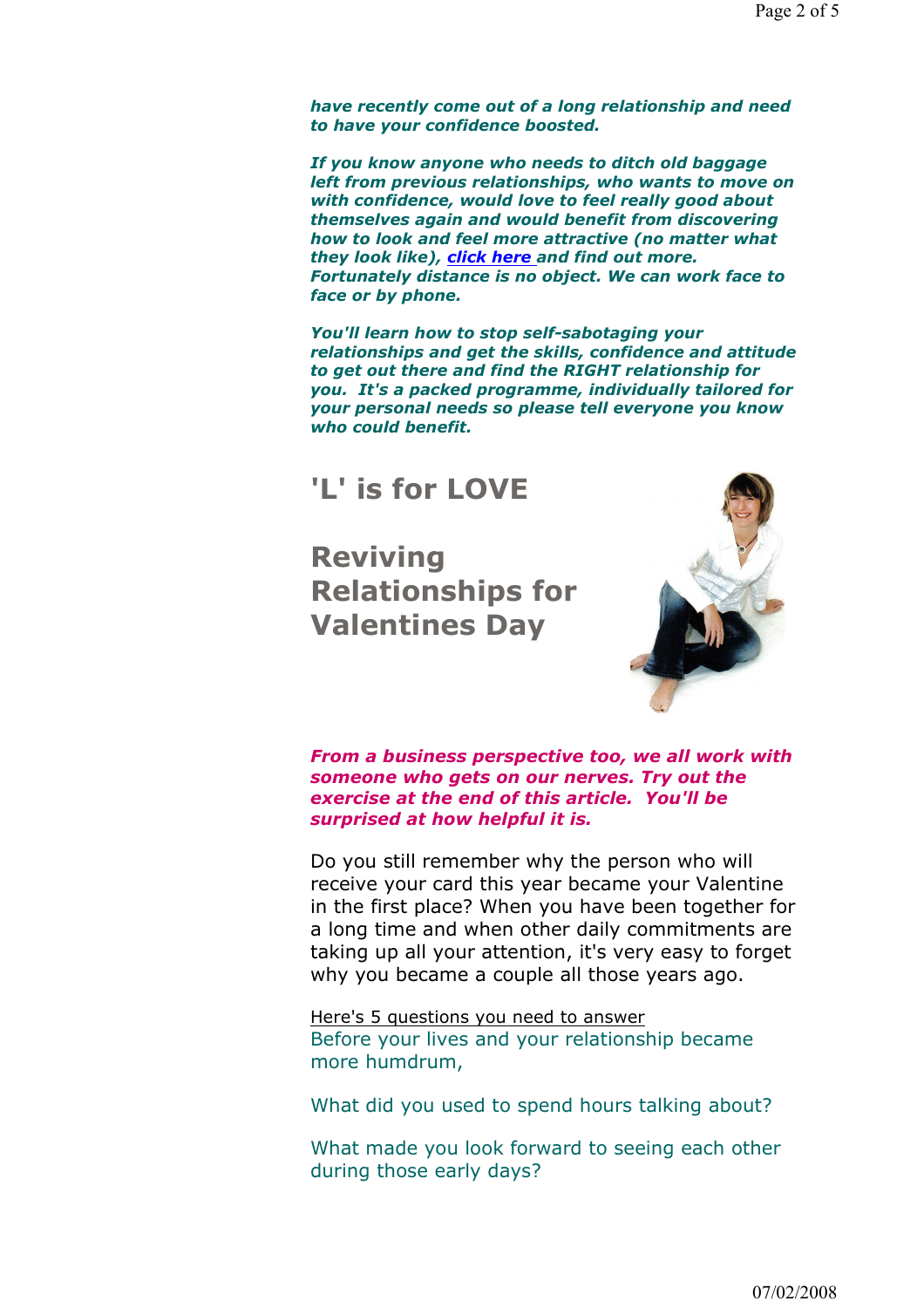What did you used to do together?

Where did you go to have fun?

How long did you take getting ready to go out with each other the year you bought those first Valentine cards?

Whether that was five or fifty years ago, relationships need nurturing. OK, you may have been younger, slimmer or sexier back then, but it's important to take some time to remember what it was that made you fall in love in the first place.

If it was more than a physical attraction, then that person is still in there, however deeply hidden these days. Bring up a picture in your mind of them, as they were when you first fell in love. Take the time to bring that person back to life in your mind. Make the picture you've visualised bigger, make the colours bolder and brighter and when you look at them today, make the effort to see what you saw in them then. Be aware that what you once saw as attractive quirks can soon become irritating habits when you start looking for them so remember to focus on the good stuff.

Of course they'll still drive you mad sometimes but try not to allow that to take over. As John Gray said, "We mistakenly assume that if our partners love us they will react and behave in certain ways the way we react and behave when we love someone."

#### Here's a great exercise from www.geniuscatalyst.com

1. Imagine you are actually about to enter into a courtroom to 'make the case' against your partner. How have they wronged you? In what ways have you been maligned and misunderstood?

2. Play with turning up the heat on your case until it begins to sound like a country music song. You'll know you've cranked it up enough when it begins to make you smile instead of frown.

3. What happens to your experience when you realize that it's not your partner but your thoughts about your partner that are driving you nuts?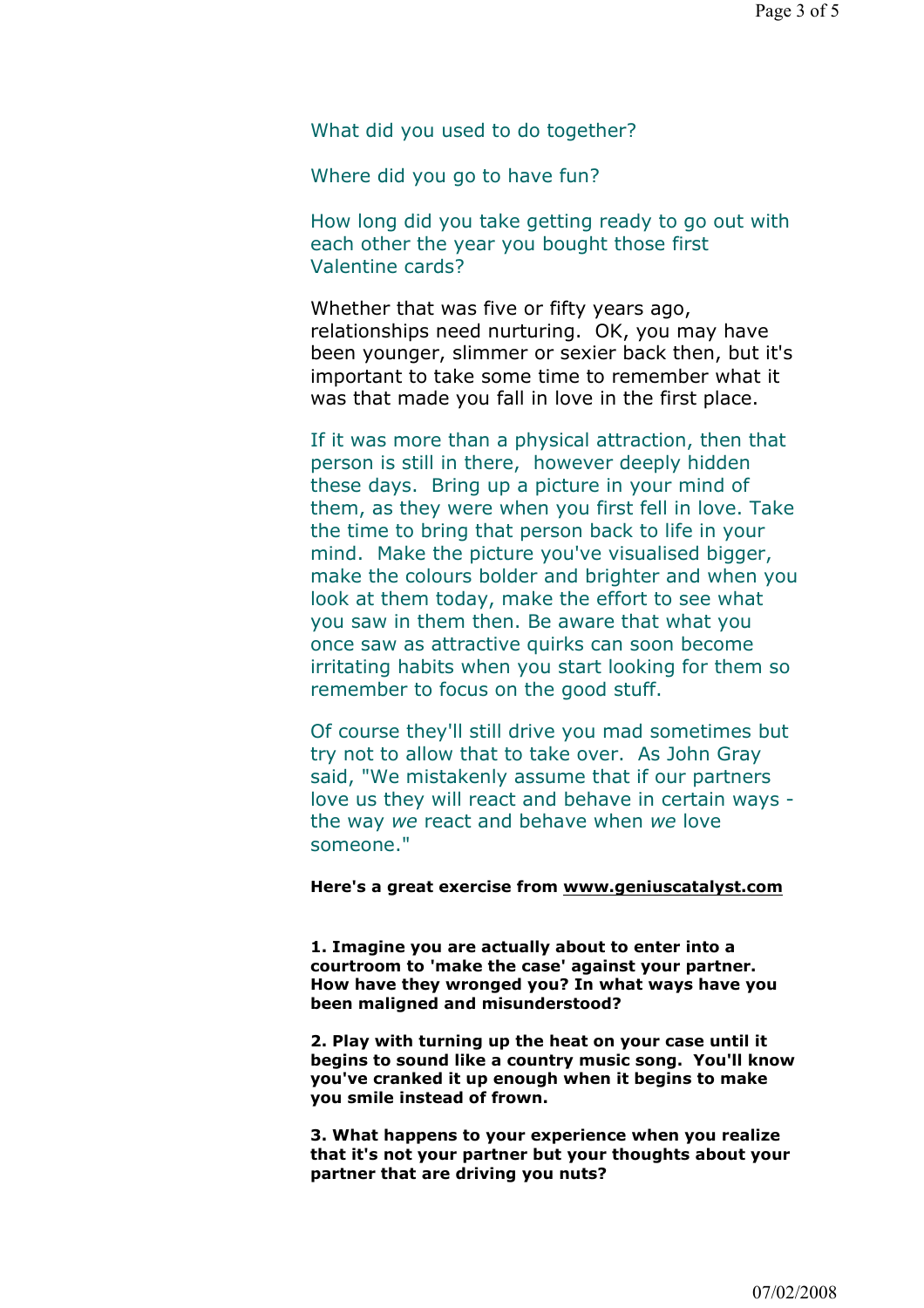If you want help putting your relationship into perspective, get in touch NOW! I can help.

Email hello@safetynet4u.co.uk , phone 0845 644 4634 or check out our website.

## Quote of the Month



"I recently read that love is entirely a matter of chemistry. That must be why my wife treats me like toxic waste."

Dave Bissonette

Think about anyone who plays a major part in your life at work or at home. Are you doing everything you can to make this relationship work or are you waiting to see what they will do first?

# Have you recently bought in training for your company?

#### Did you know ....

...that we offer a valuable service to firms who buy in external training ?

You know when you have



spent much of your training budget investing in staff but you suspect that within a few months,

people just go back to doing what they were doing before? With our follow-up coaching you will add longterm value and impact to the training you have provided, by keeping staff motivated to implement what they have learned, and take responsibility for moving their skills forward in a positive way.

We'll make your training budget really work for you